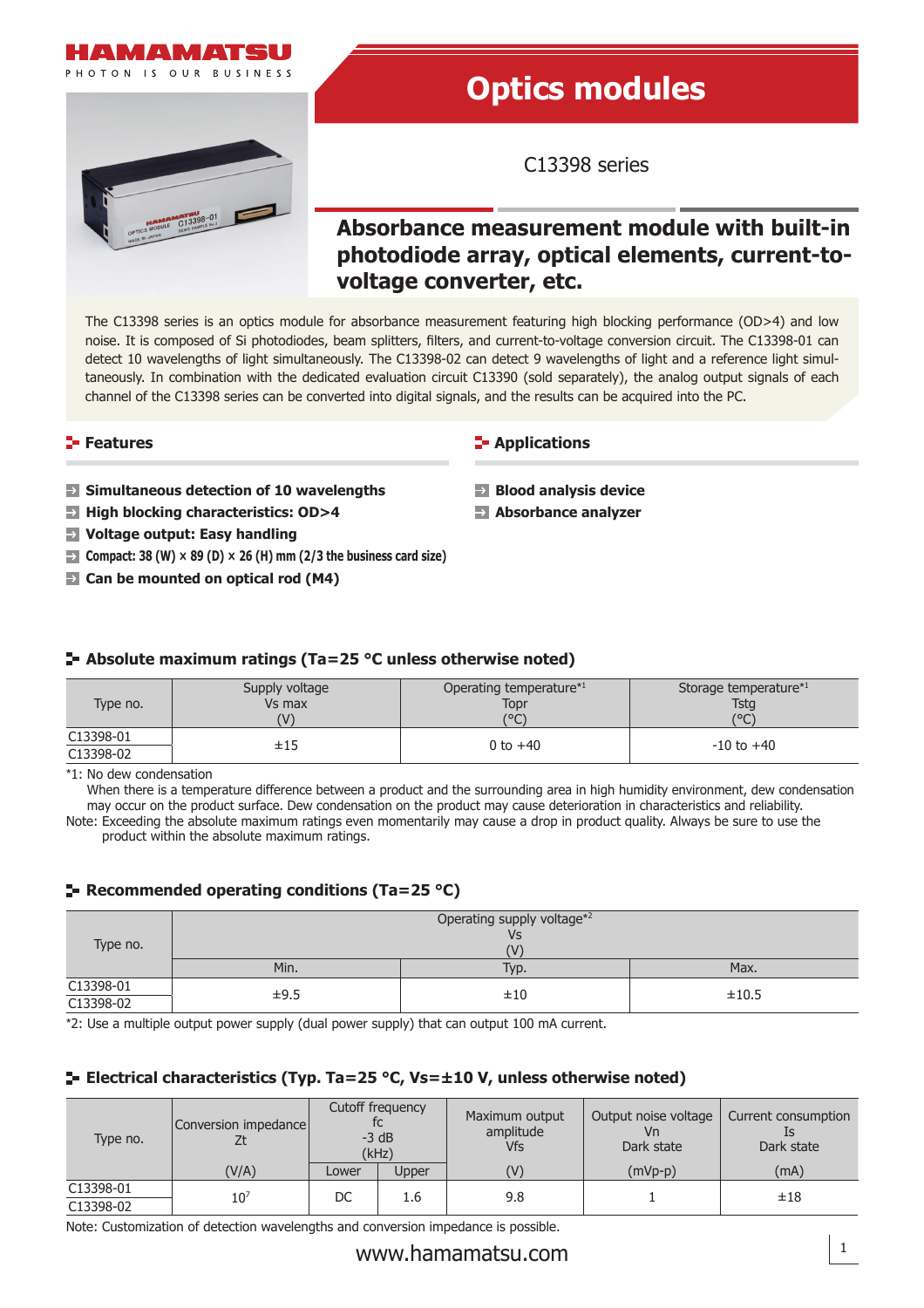#### **Optical characteristics**\***3 (Typ. Ta=25 °C, Vs=±10 V, unless otherwise noted)**

| Type no.  | Detection wavelength<br>λp<br>(nm) |     |     |     |     |     |     |     |     |                 | Full width at<br>half maximum<br><b>FWHM</b> | <b>Blocking</b><br><b>OD</b> |
|-----------|------------------------------------|-----|-----|-----|-----|-----|-----|-----|-----|-----------------|----------------------------------------------|------------------------------|
|           |                                    |     |     | 4   |     |     |     |     | 9   | 10              | (nm)                                         | Min.                         |
| C13398-01 | 340                                | 405 | 450 | 510 | 546 | 570 | 600 | 630 | 660 | 700             | 10                                           |                              |
| C13398-02 | 340                                | 380 | 405 | 492 | 510 | 546 | 578 | 620 | 690 | Reference light |                                              |                              |

| Type no.  | Photosensitivity*4<br>$(mV/\mu W)$ |      |      |     |     |     |     |     |     |                          |
|-----------|------------------------------------|------|------|-----|-----|-----|-----|-----|-----|--------------------------|
|           |                                    |      |      |     |     |     |     |     |     | 10                       |
| C13398-01 | 1080                               | 1220 | 120  | 130 | 130 | 130 | 120 | 130 | 120 | 110                      |
| C13398-02 | 1080                               | 670  | 1190 | 140 | 130 | 120 | 120 | 140 | 130 | $\overline{\phantom{a}}$ |

\*3: When collimated light that ϕ4 mm or less is incident

\*4: λ=λp

#### **F** Spectral response (typical example)

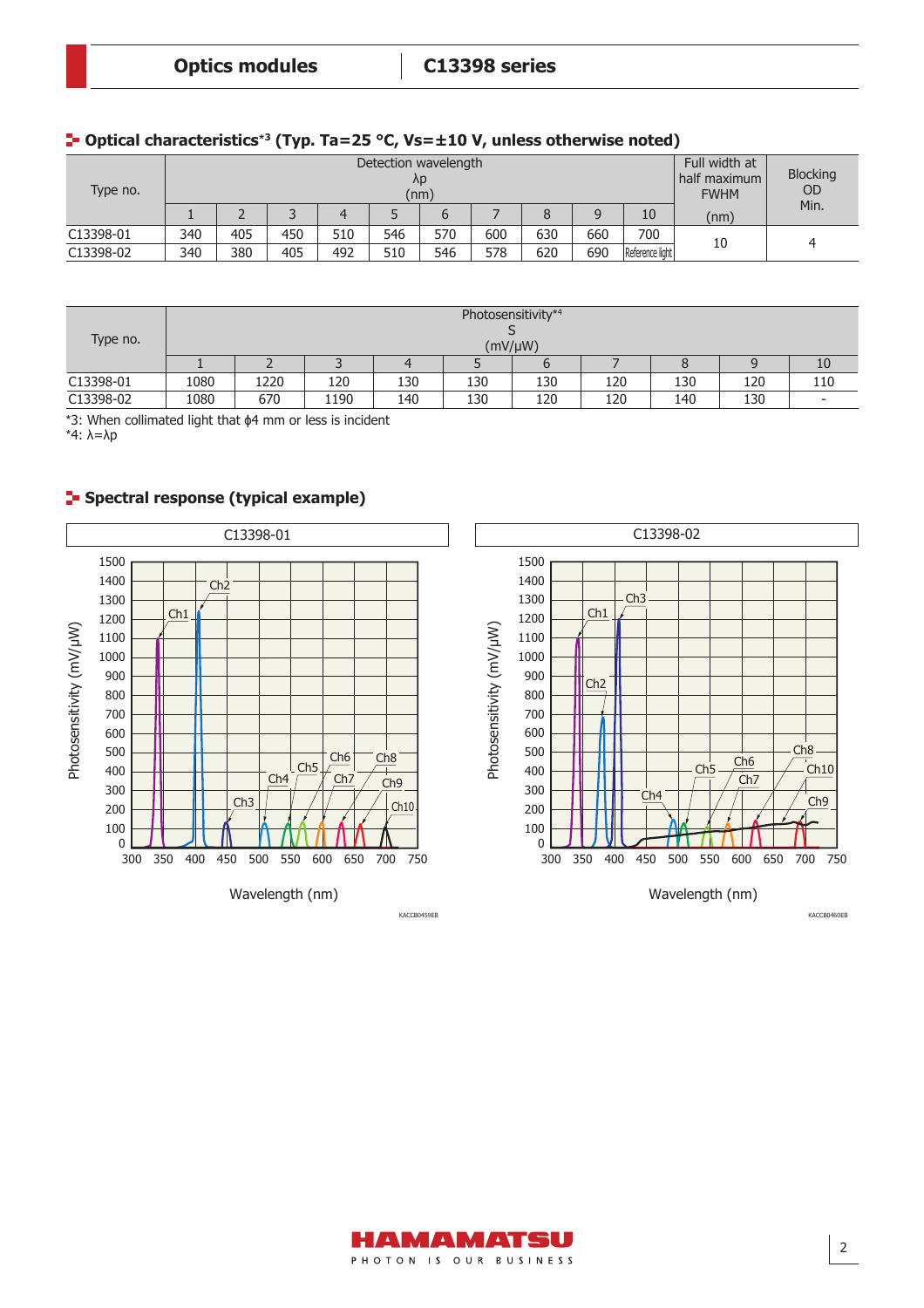## **Block diagram**



Tolerance unless otherwise noted: ±0.3

KACCA0388EB



 $(2 \times)$  M4 (depth 4)

10

39

 $\overline{13}$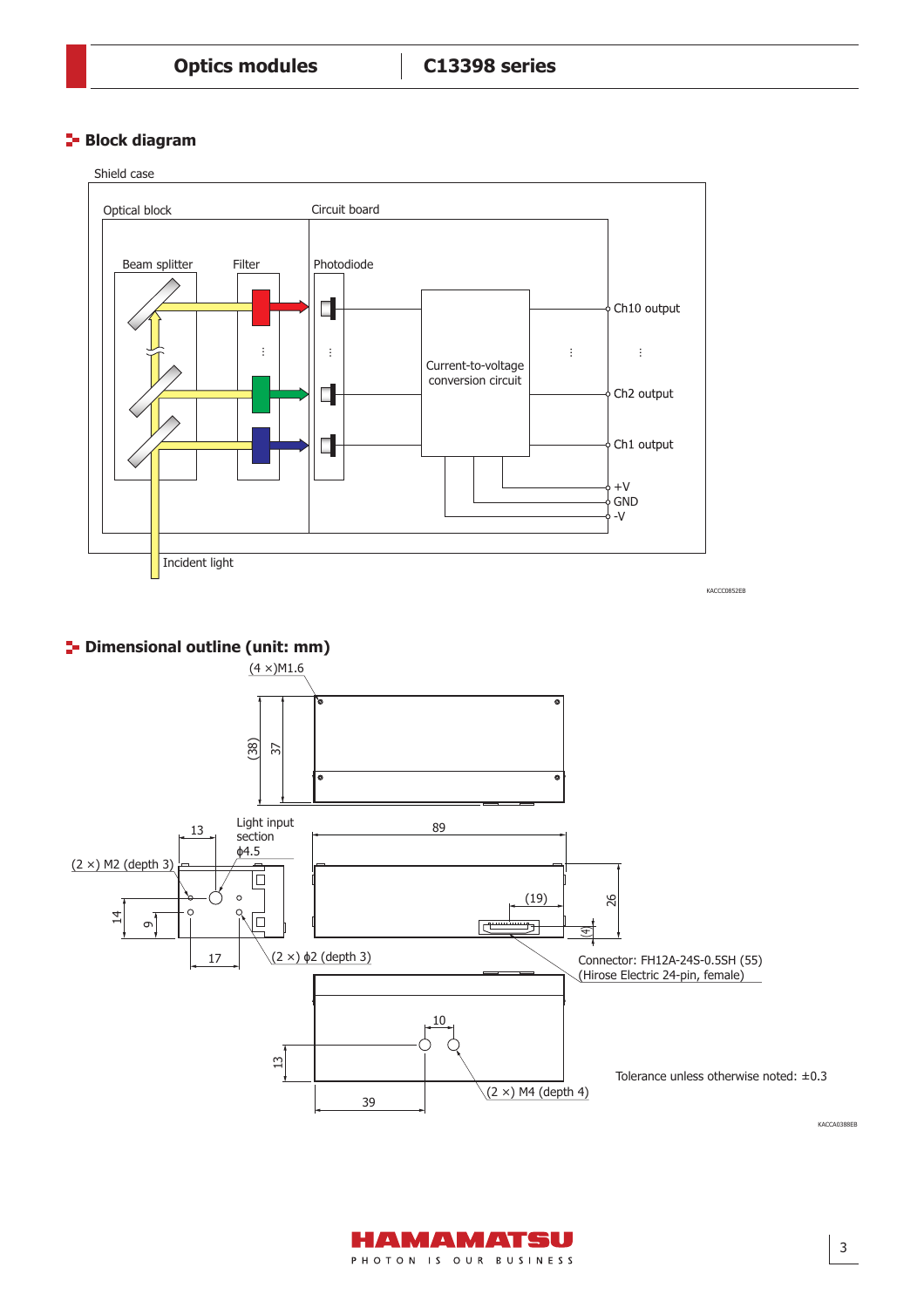#### **Pin connections**



24-electrode flexible cable connector [FH12 A-24S-0.5SH (55)]

| Pin no.        | Name      | Content               |
|----------------|-----------|-----------------------|
| $\mathbf{1}$   | $-Vs$     | Power input (-)       |
| $\overline{2}$ | G         | <b>GND</b>            |
| 3              | $+Vs$     | Power input $(+)$     |
| 4              | G         | <b>GND</b>            |
| 5              | $Vo_ch10$ | Voltage output (Ch10) |
| 6              | G         | <b>GND</b>            |
| 7              | Vo_ch9    | Voltage output (Ch9)  |
| 8              | G         | <b>GND</b>            |
| 9              | Vo_ch8    | Voltage output (Ch8)  |
| 10             | G         | <b>GND</b>            |
| 11             | $Vo_ch7$  | Voltage output (Ch7)  |
| 12             | G         | <b>GND</b>            |
| 13             | Vo_ch6    | Voltage output (Ch6)  |
| 14             | G         | <b>GND</b>            |
| 15             | Vo_ch5    | Voltage output (Ch5)  |
| 16             | G         | <b>GND</b>            |
| 17             | Vo_ch4    | Voltage output (Ch4)  |
| 18             | G         | <b>GND</b>            |
| 19             | Vo_ch3    | Voltage output (Ch3)  |
| 20             | G         | <b>GND</b>            |
| 21             | Vo_ch2    | Voltage output (Ch2)  |
| 22             | G         | <b>GND</b>            |
| 23             | Vo_ch1    | Voltage output (Ch1)  |
| 24             | G         | <b>GND</b>            |

## **F** Connection example



Wiring using shielded wires or AWG#26 or equivalent twisted pair wires (no longer than 150 cm) is recommended.

KACCC0853EA